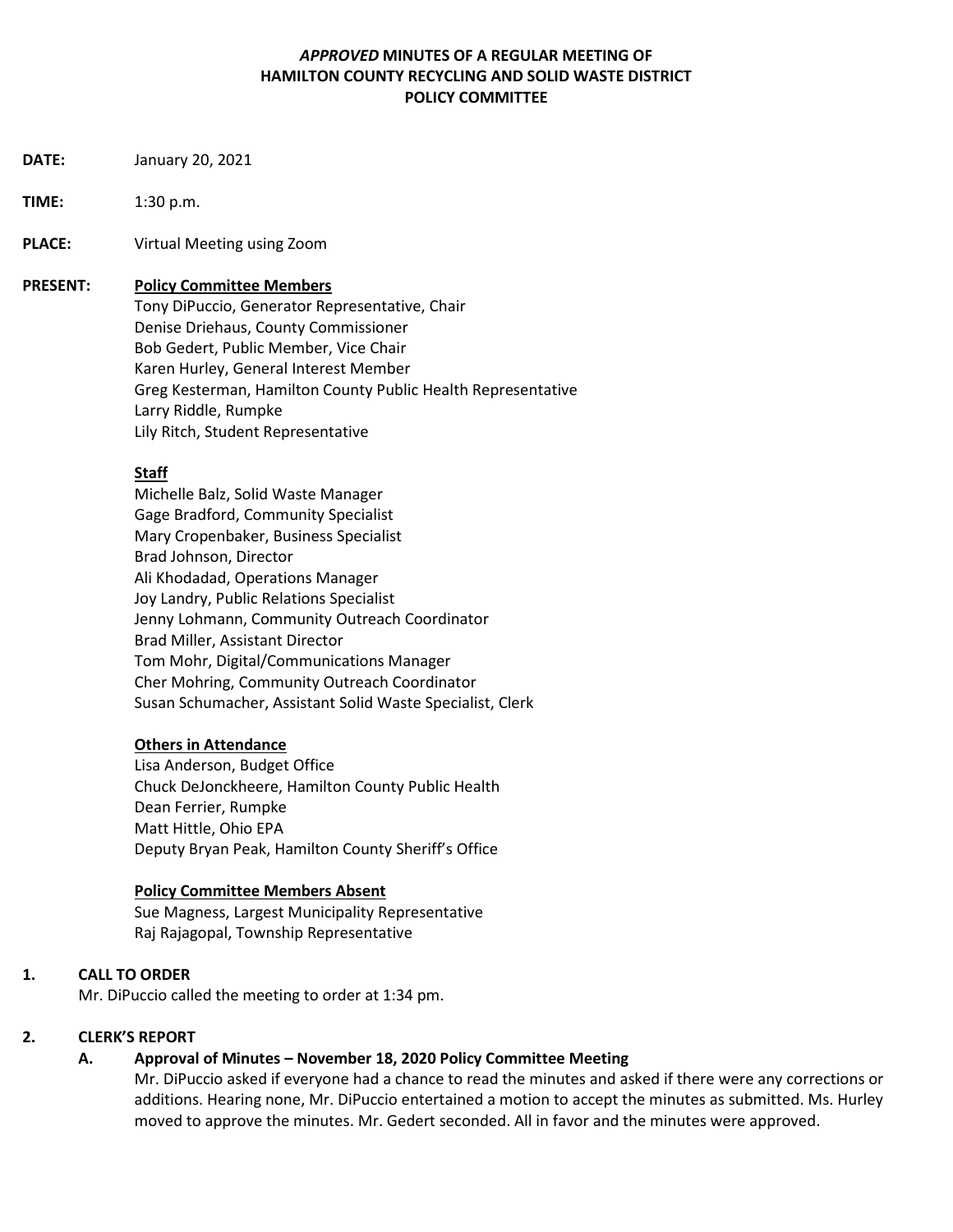#### **B. Additions to the Agenda**

Ms. Balz welcomed Commissioner Driehaus. Ms. Balz introduced Tom Mohr as the new digital communications manager. Mr. Mohr gave a brief background on himself and stated that he was looking forward to working with everyone.

Mr. DiPuccio asked if Ms. Driehaus had any comments. Ms. Driehaus stated that she was happy to be here and that she had large shoes to fill with Todd Portune, but she would do her best. Mr. DiPuccio stated that every new member adds a new perspective.

### **3. DISTRICT REVENUE UPDATES/ANALYSIS**

Ms. Balz stated that the District has received revenue through November and there is about a two percent decrease in tonnage, but revenue is still above projected revenue from the Plan. Ms. Balz stated that in-district waste is down, and out-of-district waste is up. In-district waste is what the District really can control and what staff is trying to decrease.

Mr. DiPuccio asked Mr. Riddle if he had anything to add. Ms. Hurley asked since Rumpke is now accepting tubs if tonnage was expected to decrease. Mr. Riddle stated that there is a volume difference and that with that light fraction material, it is hard to discern any measurable difference in tonnage.

### **4. INFORMATIONAL ITEMS**

#### **A. 2019 Waste Reduction Rate**

Ms. Balz stated the District recently had confirmation from Ohio EPA that the 2019 Waste Reduction Rate was a 56.05% diversion rate overall which is great news. This is an increase from 2018 in which the rate was 51%.

Hamilton county is leading the four largest Ohio counties by population (Cuyahoga, Franklin, and Montgomery).

Ms. Balz stated that Attachment C included a historical overview of Hamilton County's diversion rate (overall, residential/commercial, and industrial).

Ms. Balz stated that these numbers are estimates. The data included in the commercial survey is completely voluntary; industries and commercial entities do not have to fill out this survey. Although staff works very hard to obtain data, it is certainly not a full picture and she imagines the diversion rate is much higher because the waste numbers are very solid but recycling is a different story and gave an example.

Ms. Balz stated that when the spikes and valleys are seen in historical charts, a lot of those would be one big industrial source that moved out of the area or decided to stop reporting numbers to us. The charts indicate just that, and the charts show how much data staff was able to pull in; not necessarily what is happening with the diversion rate.

Ms. Balz stated that staff is happy with our diversion rate but wants to get that missing data as we rely on it.

Mr. Gedert asked Ms. Balz if the pandemic was affecting staff's attempt to measure the 2020 recycling rates.

Ms. Balz stated that staff will not know this until the commercial survey is started which will be in about a month. Ms. Balz stated that staff does now know the impact but has heard indirectly that the residential recycling rate will increase, and the commercial recycling will decrease especially for the second quarter of 2020 when many businesses shut down.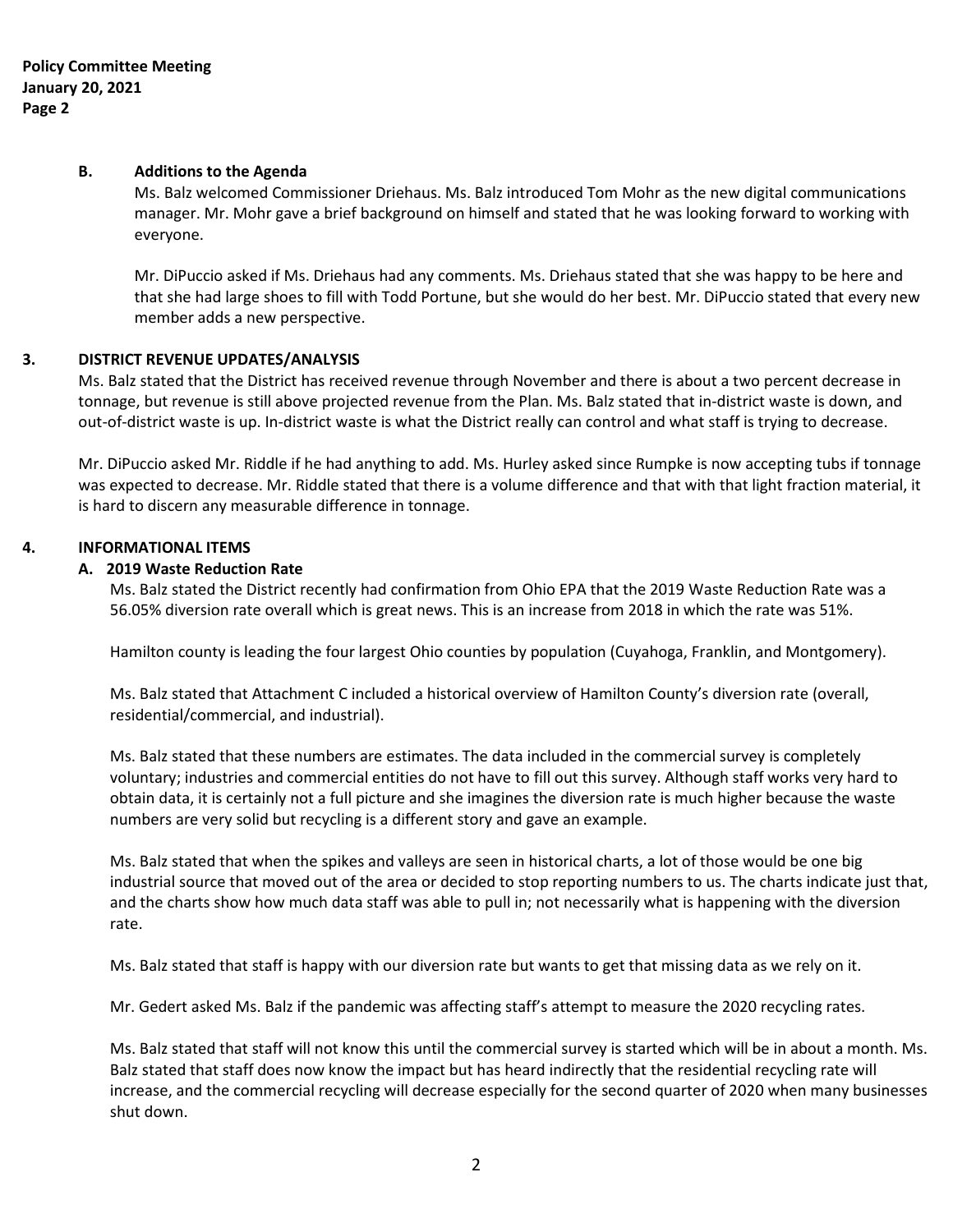Ms. Balz stated that staff is not too sure what to expect. It will be an interesting year to do surveying and interesting to see if staff receives responses.

Mr. DiPuccio stated that every solid waste district faces this challenge of trying to get accurate data and it is not just unique to Hamilton County.

#### **A. 2019 Waste Reduction Innovation Grants**

Ms. Balz stated that the Committee expressed interest in hearing back from these grants and Attachment D showed all the grants given in 2019 and their one-year update. Ms. Balz stated that members could read about their projects at their leisure.

Ms. Balz stated that the District requires a two-year reporting period for the grantees because staff found that some grantees would receive their funds early in the year and they wouldn't start their project until November preventing staff from receiving good data on how much of an impact the project was making.

Ms. Balz stated that the two-year reporting period was an effort by Ms. Mohring to try and get that data from grantees. Another report will be received from the grantees in a year to get a full year of data.

Ms. Balz stated that in the Attachment, you will see a lot of the organizations were impacted by COVID-19; many of them were schools, outdoor public recycling, and events were not happening, etc. so a lot of numbers are lower than staff was originally hoping.

Ms. Balz stated that a nice thing about these grants is that a lot of this is seed money, so the District is giving organizations funds to start a project. This infrastructure is going to be in place for the next ten years or more so when you are looking at the cost per ton, you must project that out further than just this one year of data.

A brief discussion ensued.

#### **B. 2021 Workplan**

Ms. Balz stated the 2021 Workplan, as provided in Attachment E, is a realization that staff must be flexible and adapt so this is a draft workplan. As staff is able to open programs or move into working in the office, some items may be able to be adjusted. Ms. Balz stated that right now, staff is planning on working remotely until the end of May.

Ms. Balz stated that there is a slight difference this year in that there is now a column for the 2020 benchmark so a comparison can be made to the goals that were set for this year. Many of the programs are continuing and some are not; the container loan program, public recycling are on hold as no events are happening at least the first half of the year.

Ms. Balz stated that staff is still planning the compost bin sale and household hazardous waste event and they will be done the same as last year with social distancing and people wearing masks.

Ms. Balz stated that the workplan is just a guide and staff will be flexible when they can. Mr. DiPuccio complimented staff on doing such a great job with the household hazardous waste program and gave examples of what was done.

### **C. Environmental Enforcement Program**

Deputy Peak stated that complaints increased a lot in the calendar year and stated that he thinks communities are aware of the program or becoming aware and has received a lot more referrals.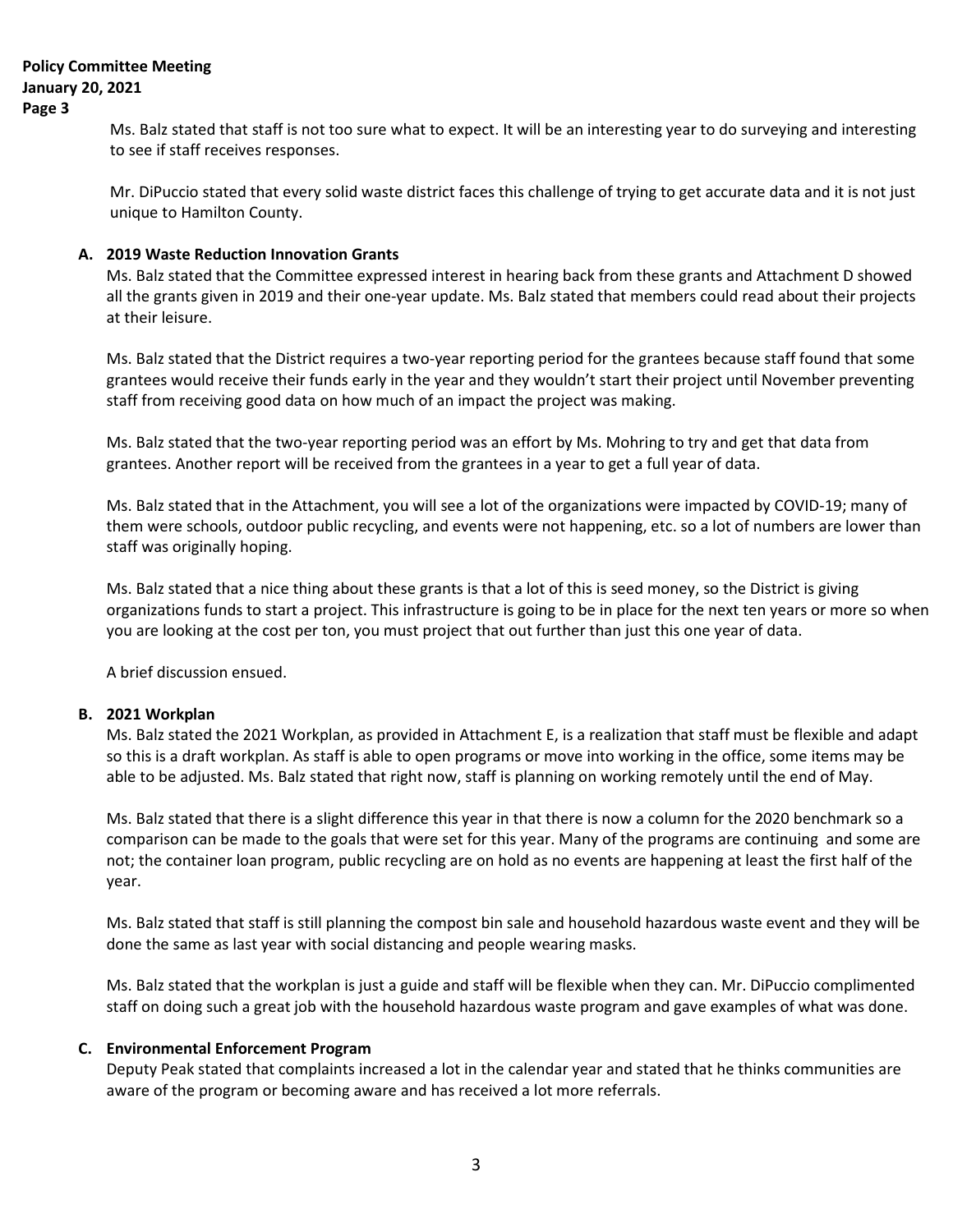Ms. Hurley stated that Deputy Peak mentioned that he was receiving more complaints and more people seemed to be aware. Ms. Hurley stated that she wondered if there was any way or any value in trying to keep track of the contacts; whether they have resulted in investigations or not and thinks it is an interesting public awareness measure.

Deputy Peak stated that even if it is something he cannot follow up on or within his realm, he keeps every complaint, phone call, and email monthly in a file in case he needs to revisit it.

Ms. Hurley stated that if some reporting on that month to month might be interesting so a comparison can be made. Ms. Hurley stated that she just threw this out as a question and wondered if other members would find this useful in addition to the enforcement activity.

Ms. Balz stated that staff could provide the monthly numbers if that would be valuable.

Deputy Peak stated that cases otherwise dealt with or resolved monthly, he has itemized based upon whether it is something he can follow up on, or if it was something that really wasn't in his wheelhouse and he had to refer it so someone else.

Deputy Peak stated that if that helps Ms. Hurley, he can provide this data. If Ms. Balz or Mr. Johnson gets this at the end of the month; if there are other topics or parameters we wish to include based on what Ms. Hurley is looking for, we can do that as well.

Ms. Hurley stated she did not want to cause more work for Deputy Peak; it just caught her attention that the number of people calling seeking him out is going up and to her, that sounded like good news. We must be doing a good job in getting out the word about illegal dumping and that Deputy Peak is the point person which is where her comment came from; she does not want to push the point.

Mr. DiPuccio stated that what doesn't show up in the stats which he thinks has been a real key to the success, is that Deputy Peak has done a great job and the Sheriff's department has been cooperative and enthusiastic about this program. Also, Deputy Peak has developed a great network with Hamilton County, the communities, elected officials, prosecutors, court system, etc. not just pulling them together but educating then on the importance of how to best get issues resolved.

Mr. DiPuccio thanked Deputy Peak and stated it was a great program.

### **5. TENTATIVE FUTURE AGENDA ITEMS**

There were no future agenda items at this time.

# **6. POLICY COMMITTEE MEMBERS' COMMENTS**

Mr. Kesterman gave a brief update on Covid-19 vaccinations in Hamilton county. A brief question/answer session ensued.

Ms. Hurley asked if there was an update on the District's rebranding. Ms. Balz stated no but there is a contract set.

Mr. DiPuccio asked if we would be using Zoom in March. Ms. Balz stated yes and that the March meeting would be the first discussion for the District's Plan Update that staff will be starting this year.

# **7. PUBLIC COMMENTS**

There were no public comments at this time.

## **8. UPCOMING DISTRICT MEETINGS**